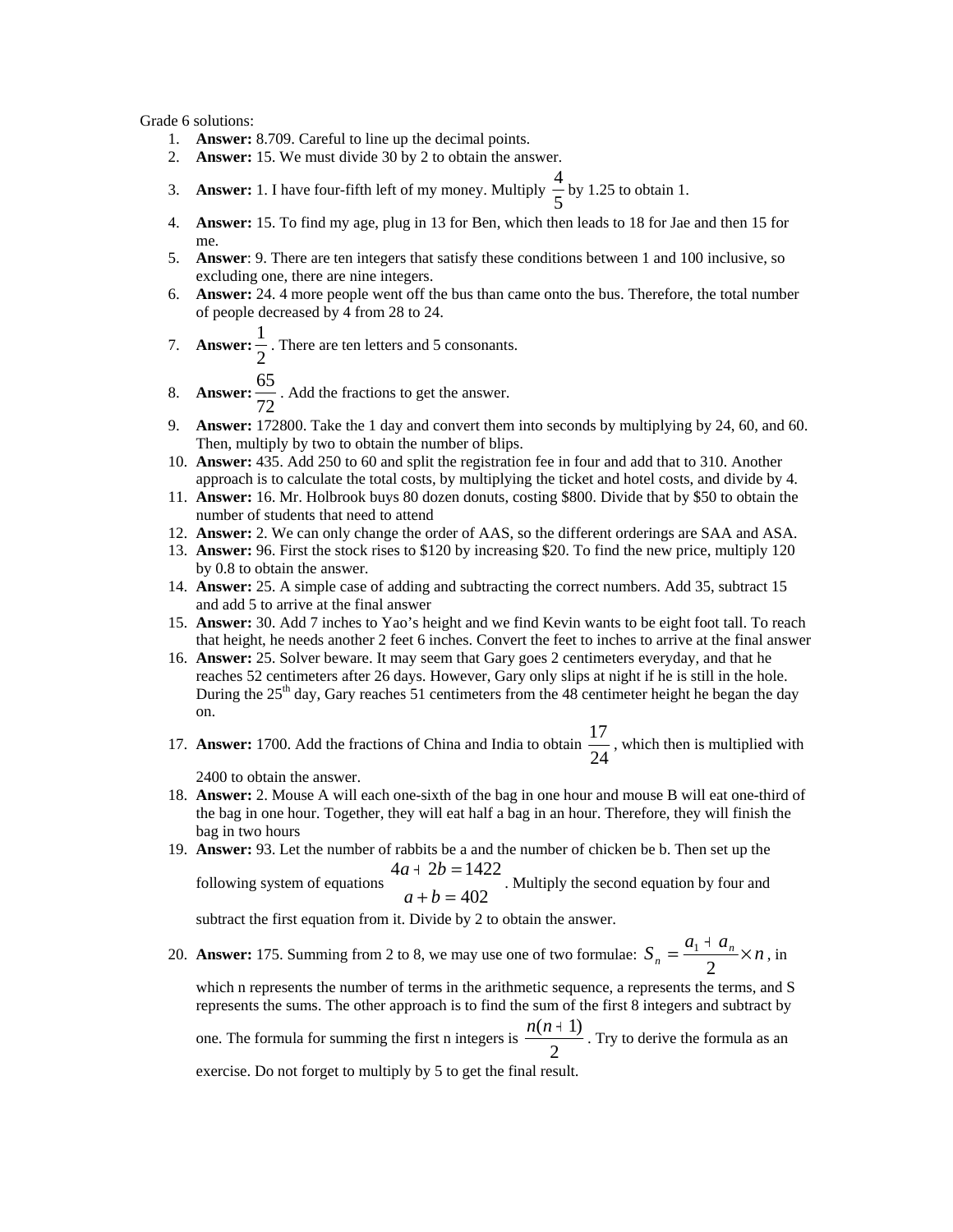- 21. **Answer:** 49. Substitute 7 Fan for Tom in the equation "14 Tom is equal to 1 Husk." Then, substitute the 2 Harry for 1 Husk in the same equation. Therefore, 98 Fan equal 2 Harry, and 49 Fan is equal to one Harry.
- 22. **Answer:** 21. The number of questions in the database is 7 times 24. Now Dick has decided to do 2 questions, the group uses up 8 questions per day. Dividing 168 by 8, we obtain the answer.
- 23. **Answer:** 50. A simple Inclusion-Exclusion question. We need to find how many we over-counted. We know that a total of 550 people attended the two events, but only 500 people attended at least one event. That means that 550-500=50 people were counted twice, because they went on both trips.
- 24. **Answer:** 23. A problem here involving PEMDAS. Make sure you are doing things in the correct order.
- 25. **Answer:** 40. Let t be the time that has passed. The temperature of the room is 50+0.5t while the pie is 300-4t. Set two times the room temperature equal to the pie temperature, and solve for t.
- 26. **Answer:** 79. Arrange the given conditions into three equations and add them. This will result in two bags of each costing 158 cents. Divide by two to find the answer
- 27. **Answer:** 12.  $72 = 2^3 \times 3^2$ . Adding one to every exponent and multiplying them yields the correct answer. To derive the formula, write out the powers of 2 up to the power in the expression in one set and the powers of 3 in another (include 1 for both sets). Draw lines from every power of 2 to every power of three. Multiply the numbers connected by each line, and they should represent all the positive factors of 72. Notice that nothing repeats.
- 28. **Answer:**  $\frac{3}{8} \cdot \frac{\sqrt[4]{3}}{\sqrt[8]{3}} = \frac{3}{4}$ 3 3 3  $\frac{3}{5} = \frac{3^y}{\sqrt{2}}$ . Dividing powers with the same base, we must subtract the exponents.

We now set  $\frac{1}{4}$  $\frac{1}{2}$ . 8 1  $=y-\frac{1}{4}$  $\frac{1}{x}$  and solve for y.

29. **Answer:** 7  $\frac{11}{1}$ . Adding the total bases in the game with the 10 bases before, Jon Chu has 22 total

bases in 14 at-bats. Divide through to find the answer

30. **Answer:** 6  $\frac{1}{1}$ . Without loss of generality, let Tom line up his horses in a line in the order A, C, and

E. Chris then must randomly pick an order for his horses, which totals 6 possibilities. Chris only wins in one of these cases, when F faces A, B faces C, and D faces E. This problem was inspired by an old Chinese story, where a person with weaker horses still managed to win two out of three races.

- 31. **Answer:** 7. Let's look at the possible number of packs of five we can have. We can have 12 packs with no packs of two, 10 packs with 5 packs of two and so on until we have 0 packs of five with 30 packs of two. We cannot have an odd number of packs of five, because we can no longer reach exactly sixty. Therefore, there are 7 possibilities.
- 32. **Answer:** 156. Square 1.6 and multiply the answer by 100 and then subtract 100 to obtain the answer
- 33. **Answer:** 210. The smallest three funny numbers are made up of the primes 2, 3, 5, 7. The product of the four numbers is 210.
- 34. **Answer:** 14. First find the total distance of the round trip and the total time of the trip. Then just divide the distance by the time. Note that you cannot average the speeds of the two parts. The answer to this question is a *weighted* average of these two speeds.
- 35. **Answer:** 3. Since a b is not equal to 0, we multiply both sides by a b. Then we distribute and collect like terms, with a's on one side and b's on the other. Then divide both sides by b (b is

clearly not 0 from the original equation) to obtain a value for  $\frac{a}{b}$ *a*

36. **Answer:**  $16 \pi$ .  $24 = 6s^2$ . So, s=2.

Radius of circle is  $2s = 4$ . The area of the circle is  $\pi r^2$ , which leads to the answer.

37. **Answer:** 19/12. For the angle CAB to be the largest angle, side BC, (x+7), must be the longest side. However, for the triangle to be non-degenerate, side BC cannot be longer than the sum of the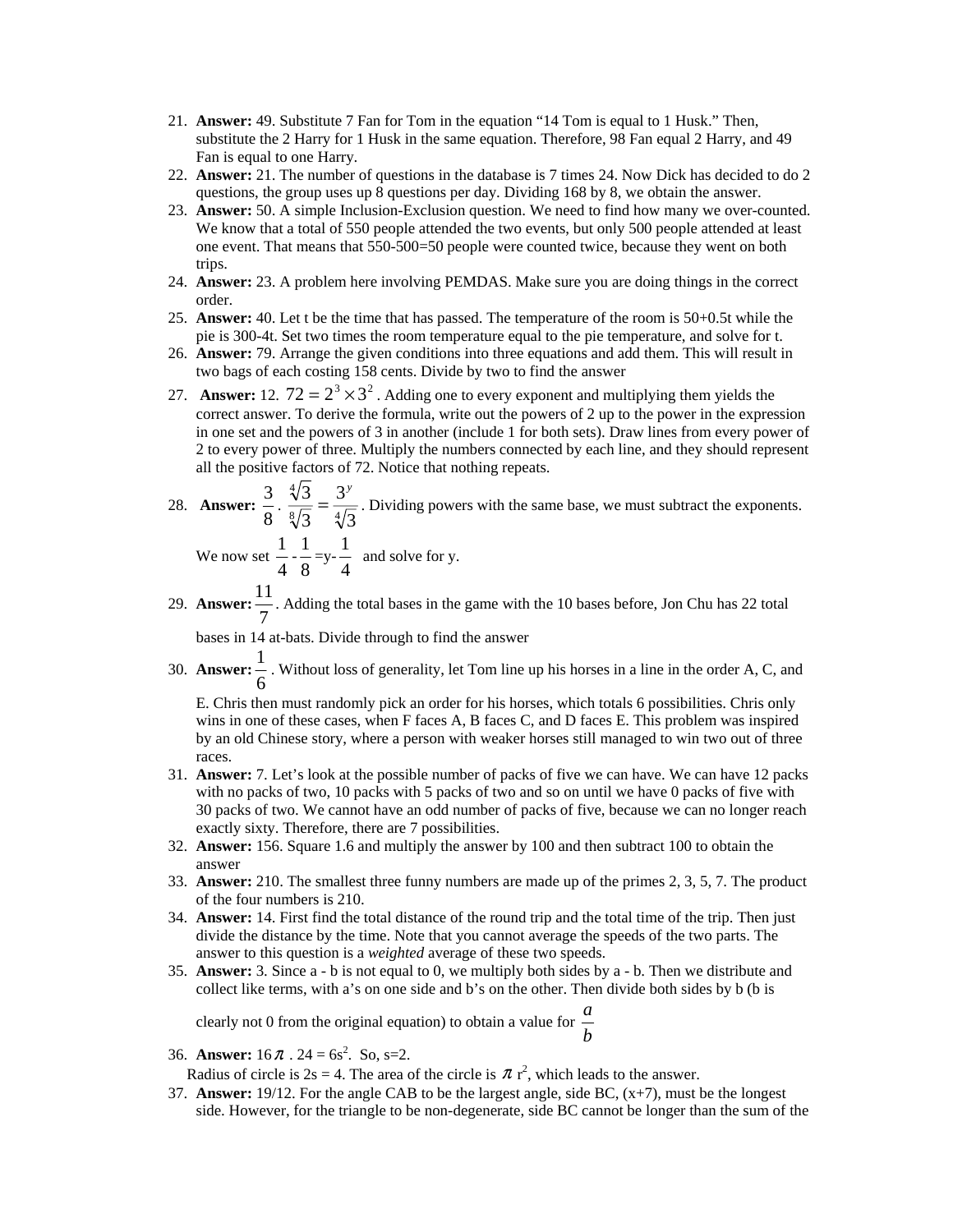other two sides. So the two inequalities that must be satisfied are  $4x + x + 4 > x + 7$  $7 > 4$  $+ x + 4 > x +$  $+ 7 >$  $x + x + 4 > x$  $x + 7 > 4x$ (note that

 $x+7$  is always greater than  $x+4$ ). Therefore the two bounds are  $\frac{1}{3}$  $\frac{7}{3}$  and  $\frac{3}{4}$  $\frac{3}{2}$ .

38. **Answer:** 
$$
\frac{2}{3}
$$
. A hidden geometric series problem. The duel has  $(1-\frac{1}{3})(1-\frac{1}{4})=\frac{1}{2}$  chance of

going to an extra round. Burr has a  $\frac{1}{3}$ 1 chance of winning the duel on his first shot. If both men

miss, he now has a  $\frac{1}{2} \times \frac{1}{3}$ 1 2  $\frac{1}{2} \times \frac{1}{2}$  chance of winning. If both miss again, Burr now has 3 1 2 1 2  $\frac{1}{2} \times \frac{1}{2} \times \frac{1}{2}$  of

winning, and so on and so forth. The geometric series  $1 + \frac{1}{2} + \frac{1}{4} + \dots$ 2  $1 + \frac{1}{2} + \frac{1}{4} + \dots$  equals 2. Multiplying by

- 3  $\frac{1}{x}$ , we obtain that Burr has a two-thirds chance of winning the duel.
- 39. **Answer:** 99. We want to find all 2 and 3-digit palindromes. 2-digit palindromes are determined by their first digit, and 3-digit palindromes are determined by their first 2 digits. However, note the fact that zero cannot be the lead digit in either case. Therefore, we can have  $9 + 9 \times 10 = 99$ palindromes.
- 40. **Answer:** 31. The least common multiple of 60 and 62 is 1860 seconds. Dividing by 60, we obtain the answer.
- 41. **Answer:** 2. Draw a line parallel to AC through K. Let the new point be D. Triangles KBD and ABC are similar, so KB=KD. LC is the midline of triangle KMD. Therefore LC is one half of both KB and KD.
- 42. **Answer:** 2005. In every game, exactly one participant is eliminated. Therefore, we need 2005 games to eliminate all but the champion.
- 43. **Answer:** 10. Add 1 to both sides and factor the left side into  $(x+1)(y+1)=35$ . The only values of x and y that work are 4 and 6.
- 44. **Answer:** 3 2. The height of the container is 6r and the radius is r. The ratio we are looking for is

 $r^2 \times 6r$ *r* 6 3  $3\times\frac{4}{5}$ 2 3 × ×  $\pi$ π which cancels out to the final answer.

45. **Answer:** 34. The amount of incorrectly graded questions, on average, is  $40 \times \frac{1}{20} \times \frac{1}{2} = 1$ 2 1 20  $40 \times \frac{1}{20} \times \frac{1}{2} = 1$ .

Therefore they expect to grade 39 questions correctly and 1 incorrectly.

46. **Answer:** 16. Let v be the velocity of Josh walking. From the given information, the total distance is  $\frac{40}{2} \times v + \frac{20}{2} \times 2v = \frac{80}{2}v$ . Let t be the time Josh takes to reach school on the second day.

$$
\frac{2}{3} \times \frac{2}{3} \times \frac{1}{3} \times \frac{1}{5} = \frac{80}{3} \text{ V}.
$$
 Let t be the time Josh takes to reach school on the second day  

$$
\frac{2}{3} \times 2\frac{1}{5} \times \frac{1}{5} = \frac{80}{3} \text{ V}.
$$
 Solve for t to obtain the answer.

47. **Answer:** 7. The tortoise can answer 0 out of 1 the first day and  $\frac{7}{11}$  $\frac{7}{1}$  the second day. This question

once again involves the concept of weighted averages. This question demonstrates Simpson's Paradox, which states that even though a person may have a lower percentage of correct answers on both days, he can still have more correct answers.